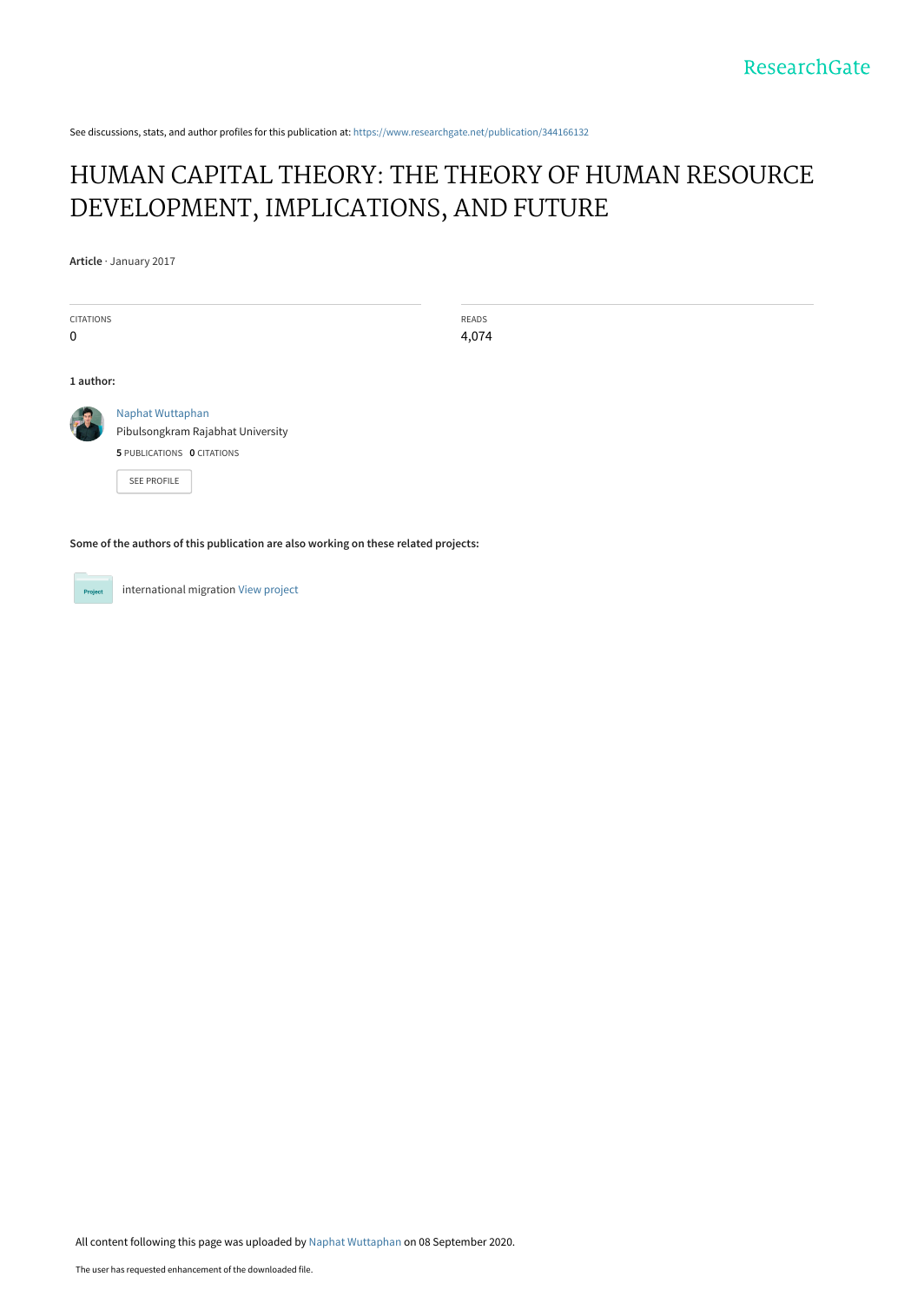# ทฤษฎีทุนมนุษย์: ทฤษฎีของการพัฒนาทรัพยากรมนุษย์ นัยสำคัญและอนาคต **HUMAN CAPITAL THEORY: THE THEORY OF HUMAN RESOURCE DEVELOPMENT, IMPLICATIONS, AND FUTURE**

ณภัทร วุฒธะพันธ์ Naphat Wuttaphan

Faculty of Management Sciences, Pibulsongkram Rajabhat University Corresponding author e-mail: [Naphat.w@psru.ac.th](mailto:Naphat.w@psru.ac.th)

## **บทคัดย่อ**

ในเศรษฐกิจที่ยึดความร้เป็นศูนย์กลางนั้น ทรัพยากรมนุษย์เป็นทุนและทรัพยากรที่มีค่ามาก ที่สุดขององค์กรที่ควรลงทุนและให้ความสำคัญ ทฤษฎีทุนมนุษย์ได้อธิบายปรากฏการณ์ภายใต้มุมมอง ทางด้านเศรษฐศาสตร์ในการลงทุนในทุนมนุษย์ องค์กรจะมีความได้เปรียบทางการแข่งขันและยั่งยืน ภายใต้ความซับซ้อนโลกของการแข่งขันในการดำเนินธุรกิจ วัตถุประสงค์ของการบทความวิชาการนี้เพื่อ สร้างความเข้าใจและอภิปรายทฤษฎีทุนมนุษย์โดยการหาข้อเท็จจริง สังเคราะห์ทฤษฎีทุนมนุษย์และ นัยสำคัญเพื่อเป็นประโยชน์ในการประยุกต์ใช้ทั้งในด้านการพัฒนาและการจัดการทรัพยากรมนุษย์ บทความนี้นำเสนอทั้งแนวคิด ทฤษฎีของทุนมนุษย์ การวัดทุนมนุษย์ในปัจจุบัน นัยสำคัญของทุนมนุษย์ และการพัฒนาทรัพยากรมนุษย์ ความสำเร็จและความล้มเหลวในการประยุกต์ใช้ ข้อสรุป รวมทั้ง ประเด็นต่าง ๆ ที่เกี่ยวข้องกับการพัฒนาทรัพยากรมนุษย์

**ค าส าคัญ**: ทุนมนุษย์ การพัฒนาทรัพยากรมนุษย์ อนาคต

## **Abstract**

In the knowledge-based economy, human resource is viewed as an invaluable asset capital that firm invested. Human capital theory seeks to explain the phenomena using the economics point of view. This view asserts that to invest in human capital a competitive advantage and sustainability in the complex business world will be gained. The purpose of this literature review is to clarify, investigate, and discuss by identifying and synthesizing the human capital theory and its implication for the benefit of both human resource development and management practitioners. The human capital theory which is a current human capital measurement has many human capital and human resource development implications The future of human capital, its success and failure, and certain conclusions, including other related human resource development concepts, are also presented.

**Keywords**: human capital, human resource development, future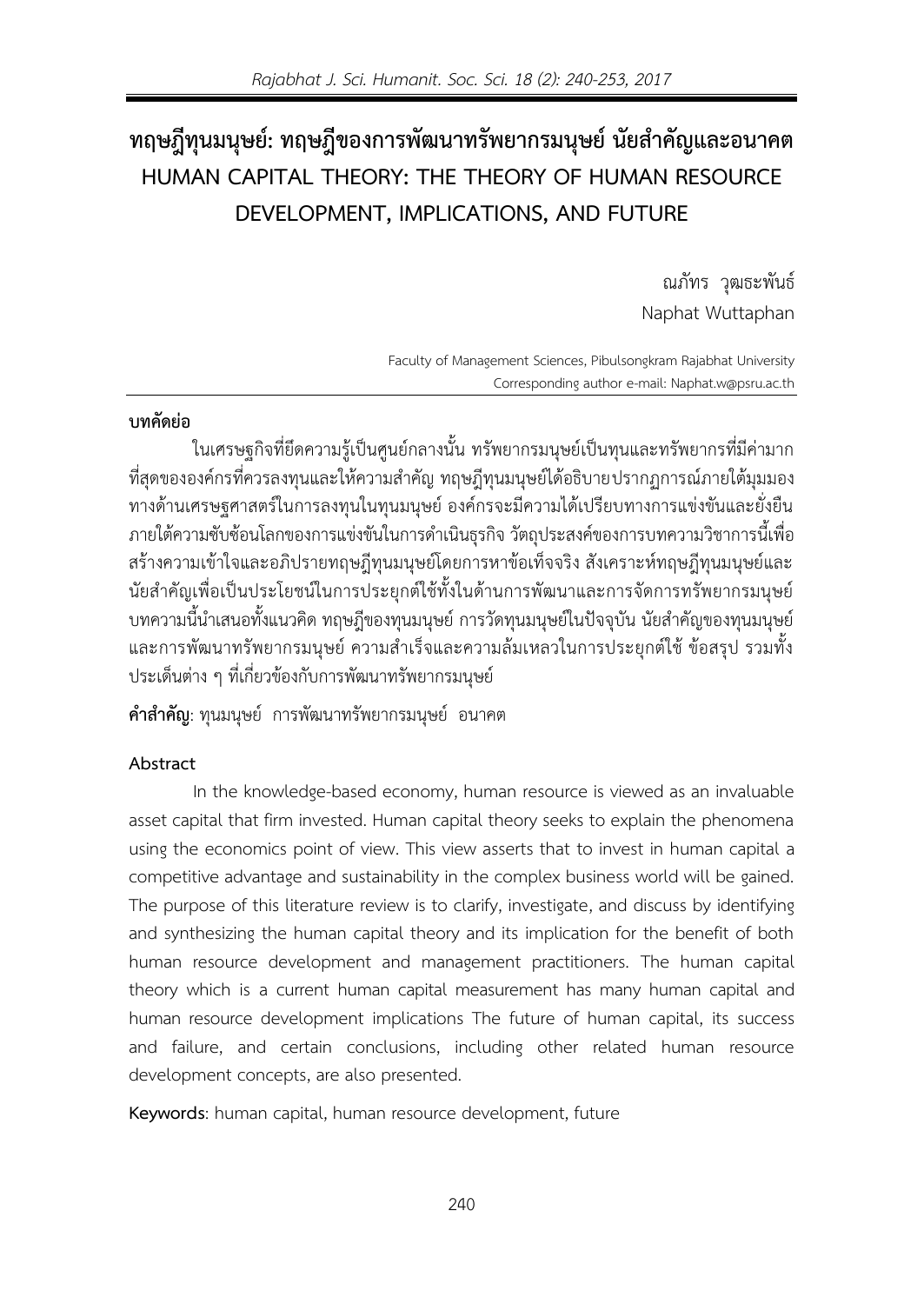## **Introduction**

With the emergence of the knowledge-based economy, organizations put a heavy emphasize scarce resources and knowledge supply in order to increase organization, competitive advantage, and organizational effectiveness (Debrulle & Maes, 2014). Knowledge, skills, and abilities are viewed as an invisible asset seen as a tool for sustainable organization (Itami, 1987; Snell et al., 1996; Wright et al., 2001). Continuous education and training as well as the rapidly changing trends of the global technology, for maintaining competitiveness of organization. To retain a high standard of living knowledge, skill building, and training levels of the workforce must be upgraded (McConnell et al., 2009). The theoretical basics of performance improvement theory of Swanson (1999) stated that Economic Theory is one of the three important theories (Human Capital Theory, Scare Resource Theory and Sustainability Theory) which can improve a firm's performance apart from Psychology Theory and System Theory Human Capital Theory in Economics Theory explains the significance of labor maximization and how an organization can accumulate employees' knowledge, skill, and ability that improve employee capacity. The well-known three legged stools in HRD theory is a theory for improving performance by which ethics lays the foundation and groundwork that are significant for the success HRD. The purpose of this paper is to clarify and investigate this discussion by identifying human capital theory and its implication for HRD practitioners. The major sections are human capital theory, measuring of human capital, implication of human capital and HRD, human capital in future, succession and failure by applying Human Capital Theory, conclusions and related HRD concepts are also discussed.

#### **Methods**

In this documentary research, Google Scholar, Research Gate, Emerald Management, Science Direct, Spring Link and publication databases have been searched and reviewed by using the keywords capital, human capital, human capital theory, human capital management in conjunction with human resource development. It was essential to stablish a date with a criterion within ten years with the exception of the classic standard points of reference that are necessary to support the concepts. 110 papers have been identified by the first round in title, concepts and related topics. Then it was necessary to eliminate the outside scope of interested areas. This resulted in 45 articles remaining. Then all remaining abstracts were identified. Finally, none relevant articles were eliminated which left 35 articles in the final pool.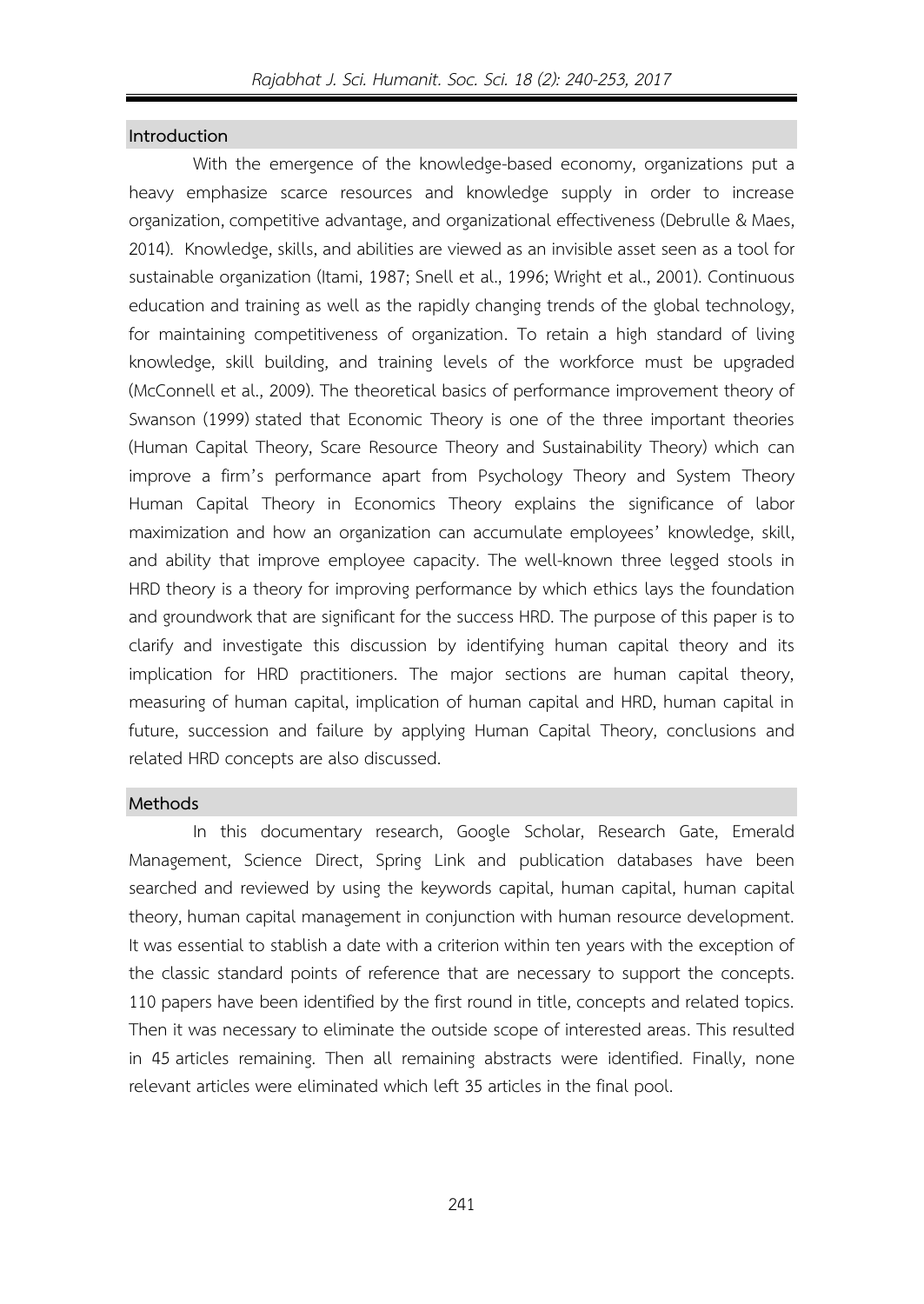## **Human Capital Theory**

In the world of labor market, people bring different levels of education, knowledge, skill, and abilities as well as their expectancy to the workplace. According to McConnell et al. (2009): "a more educated, better-trained person is capable of supplying a larger amount of useful productive effort than one with less education and training," (p.85). The value of human capital theory is widely accepted in order to increase organizational performance, so an organization relies on employees' skill, knowledge, ability as a key concept of value creation.

In the eighteenth century Adam Smith (1973) initiated an improvement in human capability that is important to production, then a term of human capital was introduced by Theodore W. Schultz (1961 published in the American Economic Review, called investment in human capital. Human capital widely used after Gary Backer won the novel prizes initiated "human capital theory" stated that a different level of education and training contribute to a different level of wages and salaries, the more knowledge, skill and ability, the more likely to get a better job (Blair, 2012). According to Gary Backer (1964), human capital is a physical means of production. Organizations invests in human capital via education, training, and health. Later on Thomas Davenport (1999) advanced that "the component of human capital consisted of abilities, knowledge, skill, personal talent, behavior, and effort, when those three components plus time" (p 10), he extended that 1) the knowledge included IQ, intelligence, specific and general knowledge to work. 2) Skill is expertise used in working, including the physical body, and movement of the job. 3) Talent is a personal characteristic which is innate and can be improved by development. 4) Behavior is an expression and observable behavior, norm, ethics and personal belief. 5) Effort is when people tries to use their innate or personal resources including their talent, experience, knowledge and ability to work to be successful, and finally there is time.

According to Becker (1964), human capital can be accumulated in different forms of education, training, migration, and health. Through such forms, employees gain knowledge, skills and abilities in different ways. Firms invest in human capital because these firm view humans as an asset and expect that what the firm has invested will be returned and provide a positive value in the future. In other words, an individual investment in their schooling or training and anticipate that the knowledge, skill earned will be enhanced to their career advancement. Ulrich (1998) argued that traditionally human resource of labor and business function has been viewed as a cost to be minimized. However, nowadays, human resource is now viewed as human capital which leads to a source of value. Still, Phillips (2005) said that there is a tremendous paradigm shift which has occurred in the concept of human capital from the traditional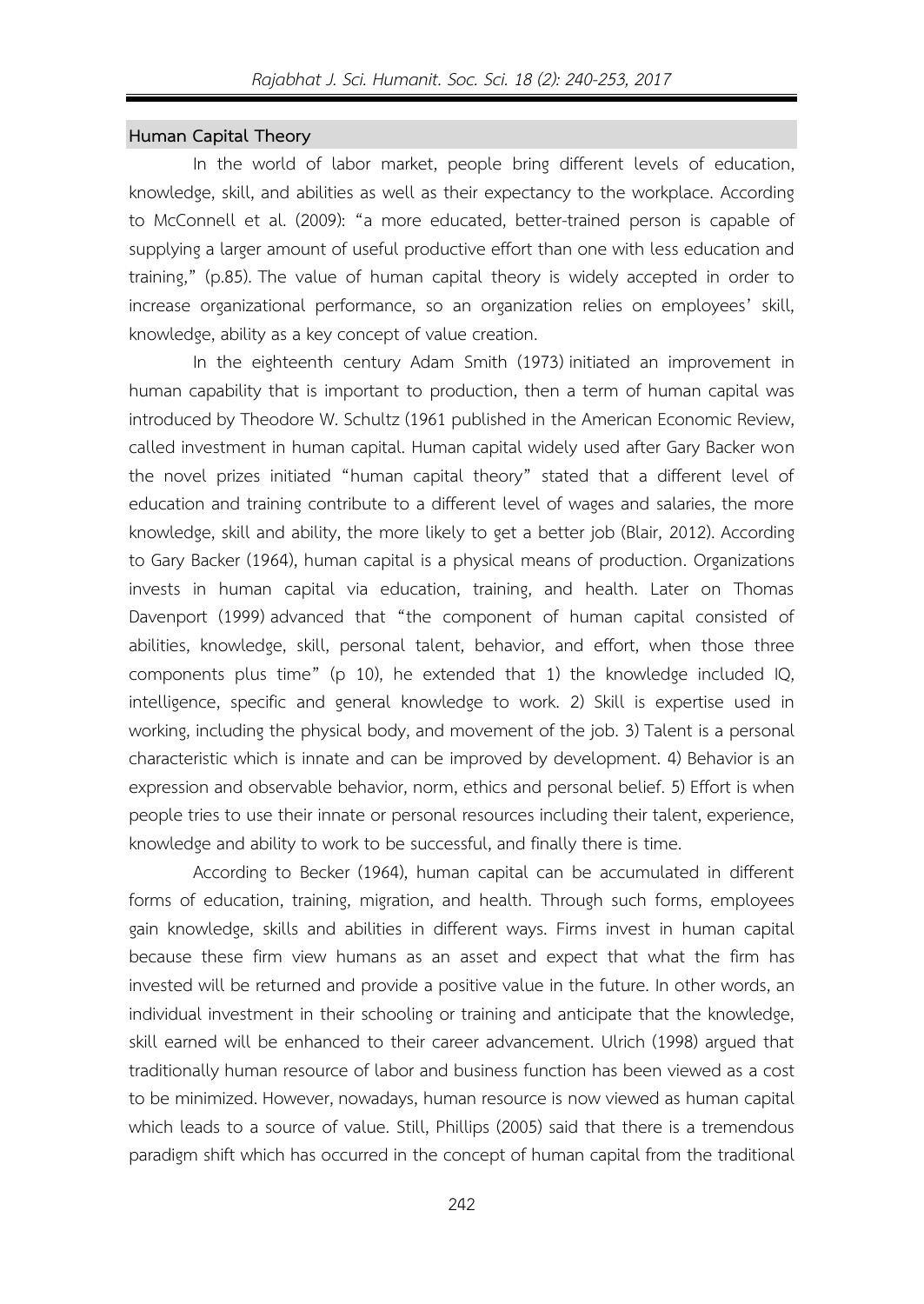to the present view as presented in table 1. These shifts changed human resource function by moving from an activity-based process to result-based which is more connected and aligned with business strategy and views human capital as a value creation to be used in strategic management. Moreover, Vejchayanon (2005) argued that human capital concept is seen that employees are an asset and should be developed, and integrated with multi-dimensional technology.

However the paradigm of the human capital shift from an activity-based (focus on a specific measurement, input focus, preparing for a routine works, etc.) to a resultbased (focus on result and total performance such as business impact, cost-benefit analysis, output focus, and performance effectiveness) paradigm affects the human capital policy and practice by focusing more on the bottom line instead of top down management (Phillip, 2005).

| Human capital   | Traditional view                    | Present view                                |  |
|-----------------|-------------------------------------|---------------------------------------------|--|
| views           |                                     |                                             |  |
| Employee        | - are viewed as a cost of           | - are viewed as a competitive advantage     |  |
|                 | production that need to be          | to the organization that can be             |  |
|                 | controlled and closely monitoring.  | developed in their own specific way.        |  |
| Human capital   | - was perceived as a costly capital | - is a source of value creation to the      |  |
|                 | that needs to be minimized.         | organization.                               |  |
| The HR function | - used to work as supporting        | - is considered as a part of strategic      |  |
|                 | department.                         | partner of the organization that work on    |  |
|                 |                                     | executive level.                            |  |
| Work            | - was functioned according to the   | - increasingly focuses on knowledge-        |  |
|                 | manufacturing based.                | based and cross functional collaboration.   |  |
| Involvement     | - HR involved in mostly in setting  | - HR acts as the process function           |  |
|                 | the management budget and           | involving in designing, planning as well as |  |
|                 | planning.                           | allocating budgeting.                       |  |
|                 | - only HR involved in budgeting.    | - engages top executive in budgeting        |  |
|                 |                                     | process.                                    |  |
| Human capital   | - focused only on the input such as | - are increasingly focus on design and      |  |
| matrices        | cost and routine practices and      | metrics usage.                              |  |
|                 | activities.                         | - focuses on the impact and result to the   |  |
|                 |                                     | organization.                               |  |
| <b>ROI</b>      | - lacked of know-how and truly      | - more applied and engaged ROI in order     |  |
|                 | understanding in ROI                | to use as the tactic tool that help the     |  |
|                 |                                     | organization creates the influential        |  |
|                 |                                     | relationship of output and result.          |  |

### **Table 1** Human Capital Perspectives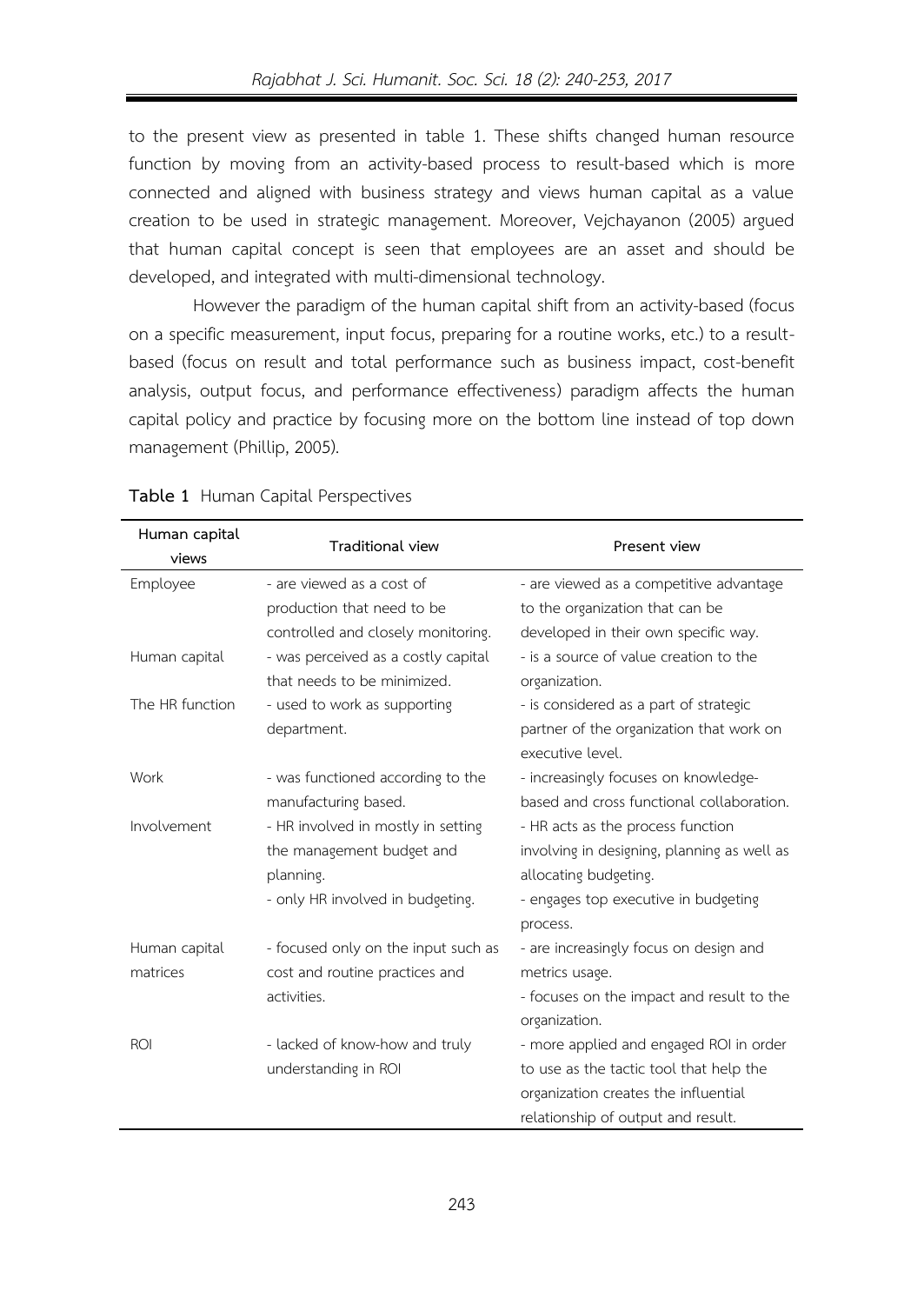| Human capital<br>views                                     | <b>Traditional view</b>             | Present view                                     |  |
|------------------------------------------------------------|-------------------------------------|--------------------------------------------------|--|
| Human capital                                              | - used of the existing data.        | - focuses on data and information that           |  |
| measurement                                                |                                     | necessary to the organization with<br>proactive. |  |
| HR programs                                                | - no alignment with business and    | - aligned and cascaded down the goal,            |  |
|                                                            | management objectives with HR at    | strategy as well as objectives of the            |  |
|                                                            | all level.                          | organization at all level of management.         |  |
| Overall                                                    | - was an input based management     | - focuses more on output and impact to           |  |
| reporting on                                               | more than output based.             | the organization.                                |  |
| human capital                                              |                                     |                                                  |  |
| Technology                                                 | - tried to decrease and avoid error | - promotes the mutual relationship with          |  |
|                                                            | in human as much as its can         | social system in order to enhance the            |  |
|                                                            |                                     | high knowledge performance work<br>system.       |  |
| Management                                                 | - determined by top management      | - decentralized and promoted the                 |  |
|                                                            | and closely work with expertise in  | leadership from bottom of the structure          |  |
|                                                            | term of technical work.             |                                                  |  |
| Objective                                                  | - maximized shareholder benefits    | - maximizes utilities and values for all         |  |
|                                                            |                                     | stakeholders.                                    |  |
| Bomark Adapted from Dhillips (2005) and Voichavanon (2005) |                                     |                                                  |  |

## **Table 1** Human Capital Perspectives (cont')

**Remark** Adapted from Phillips (2005) and Vejchayanon (2005)

#### **Measuring Human Capital**

Human capital measurement, according to Stiles & Kulvisaechana (2003) has stated that "Measurement is obviously important to gauge the impact of human capital interventions and address areas for improvement, but in this filed, measurement is a problematic issues" (p. 15). Surprisingly, human capital literature review was mentioned about a dramatic return on investment. Return on investment or ROI is still seen as a good measurement, and its use is even growing throughout the world (Phillips, 2005).

Guest (2000) argued that the number of consulting firms measure human capital investment by using financial measurement, output and/or goods and service measurement including units produced, customer satisfaction, number of errors, and measure of time such as tardiness and absence. In addition, Mayo (2012) also stated that human capital must be measured by integrating human capital measurement and using other audiences' requirement related to measurement. Human capital must be measured by workforce analytics which includes various breakdowns of human capital such as job type, grade, gender, location, ethnic origin, and view of human capital such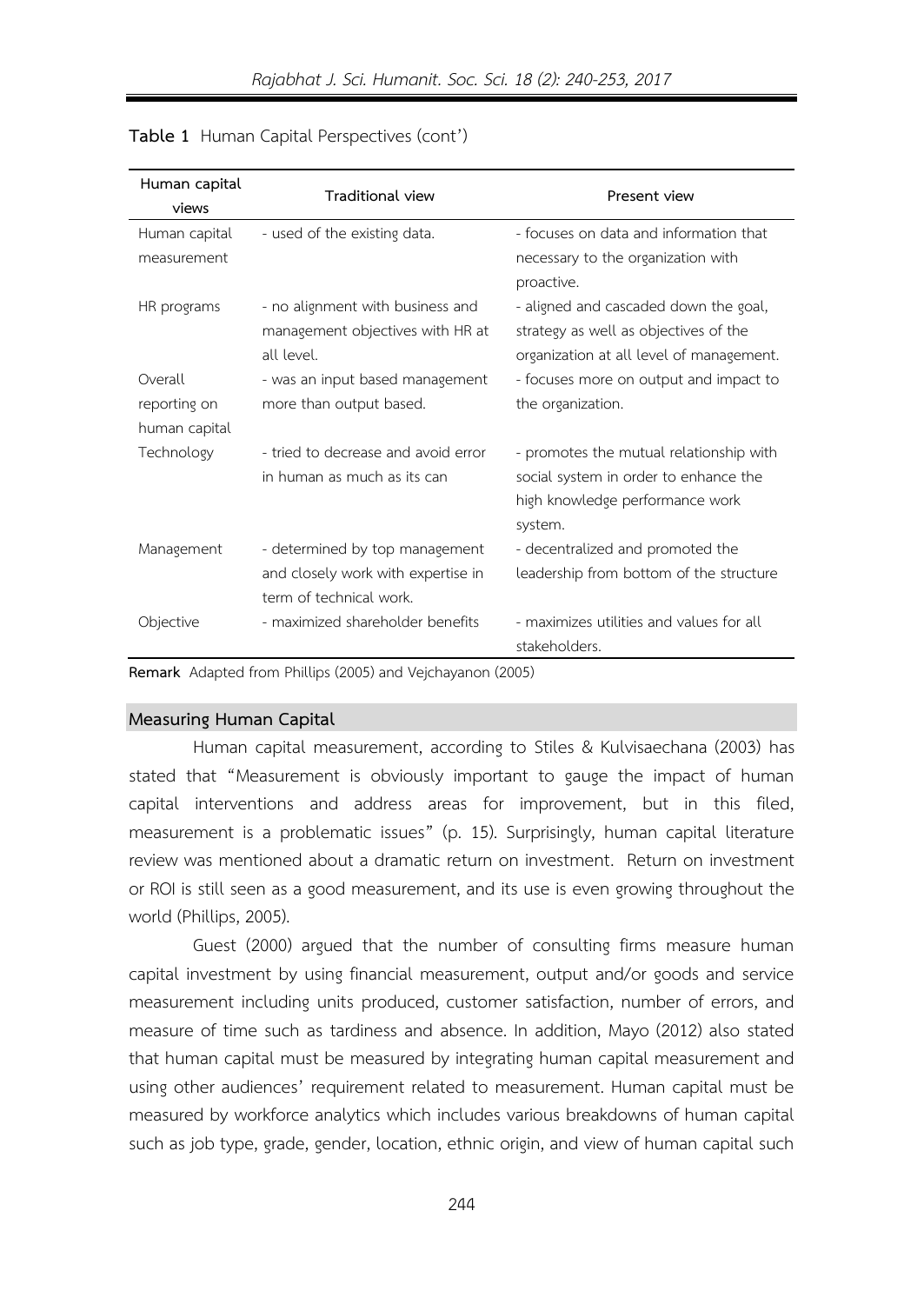as temporary, subcontract and consultant resources. Moreover workforce analytics including labor turnover (administration cost, recruitment cost, selection cost, cost of covering during the period that job is a vacancy, induction training for new employee and lost productivity during period of employee resigned and learning curve of the new employee), absenteeism, staff rotation, staff vacancies (Mayo, 2012). However Guest (2000) said that to measure human capital, a firm needs to measure an employee's attitude and behavior as well as an internal and external performance such as productivity and quality of product and service, sale, and financial performance (Delaney & Huselid, 1996; Guest, 2000). The result of a Conference Board (2002) surveyed human capital measurement by using human capital metrics as presented in table 2 which provides human capital activities and possible measurement.

Furthermore, Thomas et al., (2013) proposed the method to measure human capital by using human capital dashboards to monitor by separating measurement into three types. First, measure every possible measurement namely headcounts, turnover, promotions, trend lines, data from the primary HRIS system, and data quality issues. Second, measurement is a simplification and expansion includes focusing on select metrics, vastly improved data quality, data from HRIS and supplemental HR database (e.g. recruiting, payroll, engagement surveys). Third, consists of operational data integrations which are data from non-HR source such as finance, marketing, quality control, and new metrics such as revenue per employee, value added per employee, customer service levels. Even though there is no consensus among HR scholars to measure Human Capital, however human capital is measured by using the ROI or return on investment as well as time, cost, level of employee engagement, customer satisfaction, revenue, and organization financial performance.

#### **Human capital and Human Resource Development**

Human capital has been viewed as a source of value in effective organization (Thomas & Diez, 2013), so there is a significant relationship and interconnection between human capital theory and the field of human resource development (Swanson, 1999; Hairston & Brooks, 2004; Nafukho & Chermack, 2007; Mclean, 2014). Furthermore, human capital is a foundational layer upon human resource practices involving training and development of employee which are related to other areas of HRD. It can be categorized to several main streams such as compensation and benefits, recruitment, job analysis, job rotation, participative management, labor relations as well as well-being and performance management (Freund & Epstein, 1984; Arthur, 1992; Pfeffer, 1994; Huselid, 1995; Mac Duffie, 1995).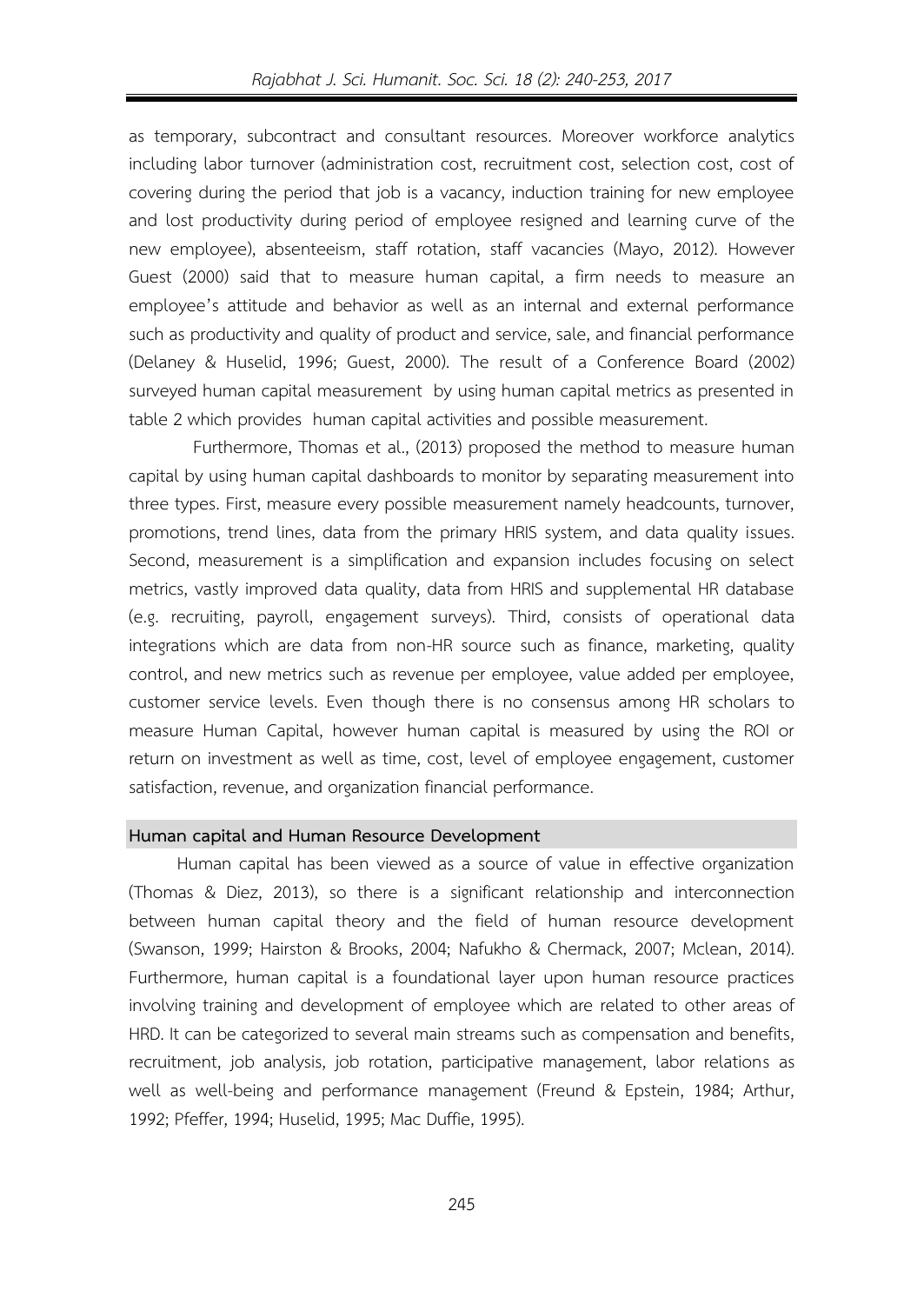| Human capital activities     | Possible measurement                                        |
|------------------------------|-------------------------------------------------------------|
| Recruitment                  | - Recruitment quantity such as recruitment period or        |
|                              | time, cost of recruitment and selection at all process      |
|                              | - Recruitment quality namely the organization had a         |
|                              | right man for the right job at the right time.              |
| Retention/turnover           | - Turnover rate and qualitative research for instant factor |
|                              | affecting employee retention or leave the organization      |
| Employee attitude/engagement | - Engagement survey, commitment survey or attitude          |
|                              | questionnaire, employee satisfaction.                       |
| Compensation                 | - pay structure and wage level, equity assessment, and      |
|                              | diversity management.                                       |
| <b>Customer Satisfaction</b> | - Customer satisfaction survey                              |
| Competencies/training        | - Competencies, skills level of employees, skills and       |
|                              | abilities inventory, ROI in training.                       |
| Workforce profile            | Demographic<br>information such<br>gender,<br>as            |
|                              | interval/average age, employee promotion rate at all        |
|                              | level, participation rate in knowledge development and      |
|                              | management practices.                                       |
| Productivity measures        | - Productivities cost and revenue per employee              |
|                              | including the real operating cost ratio, value added per    |
|                              | employee.                                                   |

## **Table 2** Human Capital Measurement

**Remark** Adapted from Conference Board (2002) and Stiles & Kulvisaechana (2003)

Human capital theory has been considered as one of the economics theories of HRD, (Economics Theory consisted of Human Capital Theory, Scare Resource Theory and Sustainability Theory) according to Swanson (1999) who stated that "because performance improvement takes place in organizations that are economic entities, PI (performance improvement) must call upon economic theory at its core. In addition, management theories and methods should be properly viewed as useful derivatives of economic theory" (p. 13). In order to survive the in a competitive knowledge based economy as well as keeping sustainability human capital as an economic theory needs to be considered seriously. Human Capital Theory can improve a firm's performance and explain the significance of labor maximization and how an organization can accumulate employees' knowledge, skill, and ability by investing in humans through training, educating to enhance an employee's capacity to work effectively. From the human capital definition as presented in table 1 and the definitions of HRD of Swanson & Holton (2004), it was said that "HRD as a process for developing and unleashing human expertise through organization and personnel training and development for the purpose of improving performance" (p. 4). McLean and McLean (2001) asserted that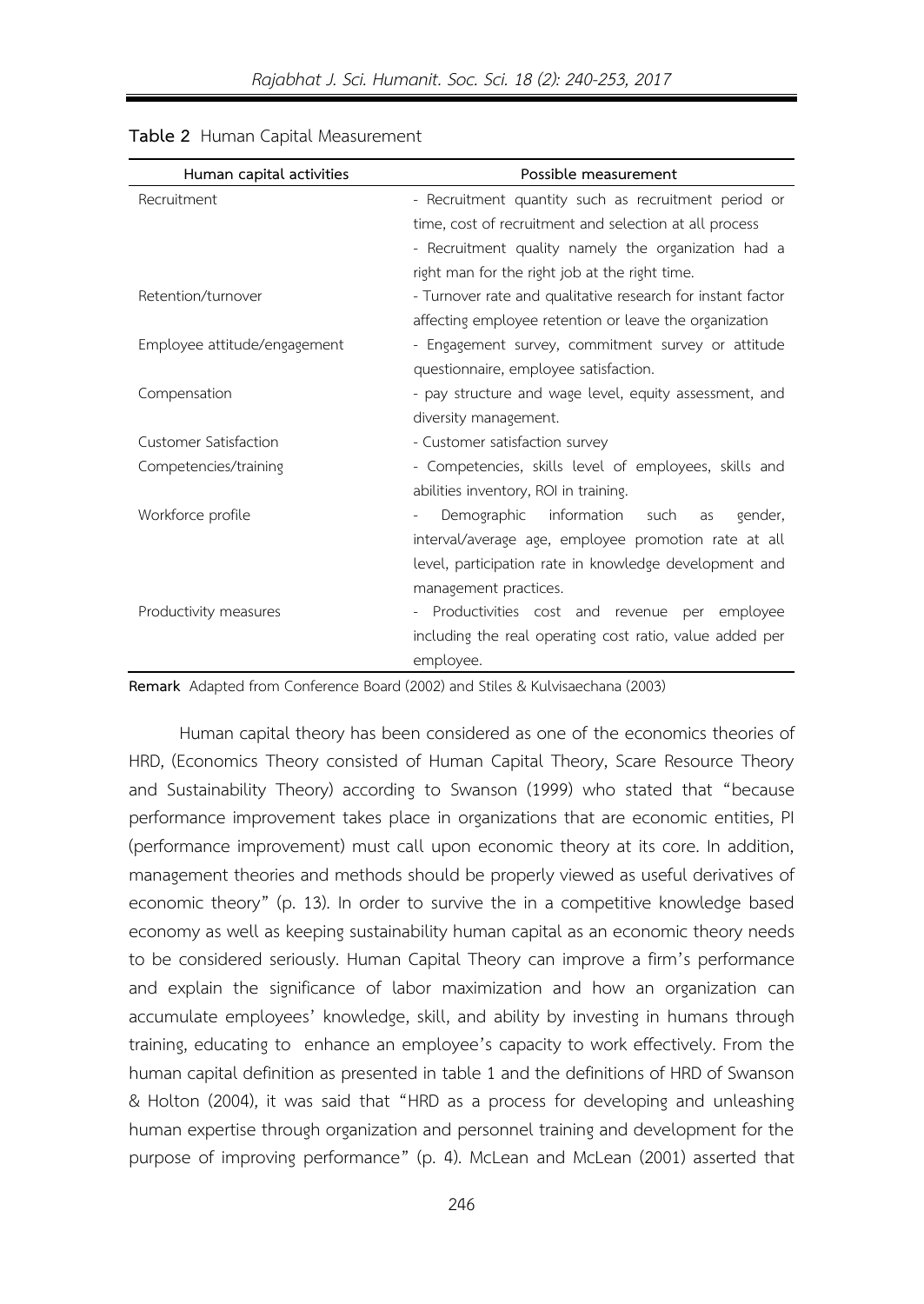"HRD as any process or activity that, either initially or over the long term, has the potential to develop adult's work-based knowledge, expertise, productivity and satisfaction, whether for personal or group, team gain, or for the benefit of an organization, community, nation, or ultimately, the whole of humanity" (p. 10). Nafukho et al. (2004) stated that "the field of HRD could benefit from a greater understanding of how human capital scholars have clearly defined methods of quantifying return to investment in education and training" (p. 549). For the definition, there is a relationship between training and development, knowledge, skills and abilities which leads to the performance at a broader level up to an international level. At the national scope of HRD, HRD has been linked to national polices in various countries (Mclean, Bartlett & Cho, 2003). The evolution of the concept of National Human Resource Development (NHRD), human capital theory as the foundation of an emerging NHRD that is defined by Gary N. McLean (2006) as cited in McLean (2014) who states that "National human resource development (NHRD) is an undertaking at the top level of government and throughout the country's society that coordinates all activities related to human development (HD) to create greater efficiency, effectiveness, competitiveness, satisfaction, productivity, knowledge, spirituality, and well-being of its residents. It includes education, health, safety, training, economic development, culture, science and technology, and any factors which influence HD" (slide 19). From those definitions, there is a close relationship between human capital and human resource development from the individual level, organizational level, and up to the national level.

Moreover, human capital has been applied in many aspects of human resource development such as employee engagement (Mayo, 2012; Ratsameethamachot, 2013), talent management (Thomas et al., 2013; Devine & Syrett, 2014), motivation (Mayo, 2012), high performance organization (Vejchayanon, 2005), leadership (Thomas et al., 2013) and learning organization (Garavan et al., 2001).

## **Succession and Failure Practices**

Successful organizations adopt the human capital concept to their organization, according to Nalbantian et al. (2003), successful organization insist on system thinking, get accurate data and facts, focus on value in the organization as well as the organization's need to clarify human capital strategy carefully while understanding the organization's internal labor market, build a suitable strategy, never make a decision before collecting and analyzing the facts in human asset, making acquisitions work, linking to customer satisfaction and a need to have concern for the implication of business risk. However, human capital theory cannot function alone. It needs to integrate with various HRD theories such as system theory, psychology theory, and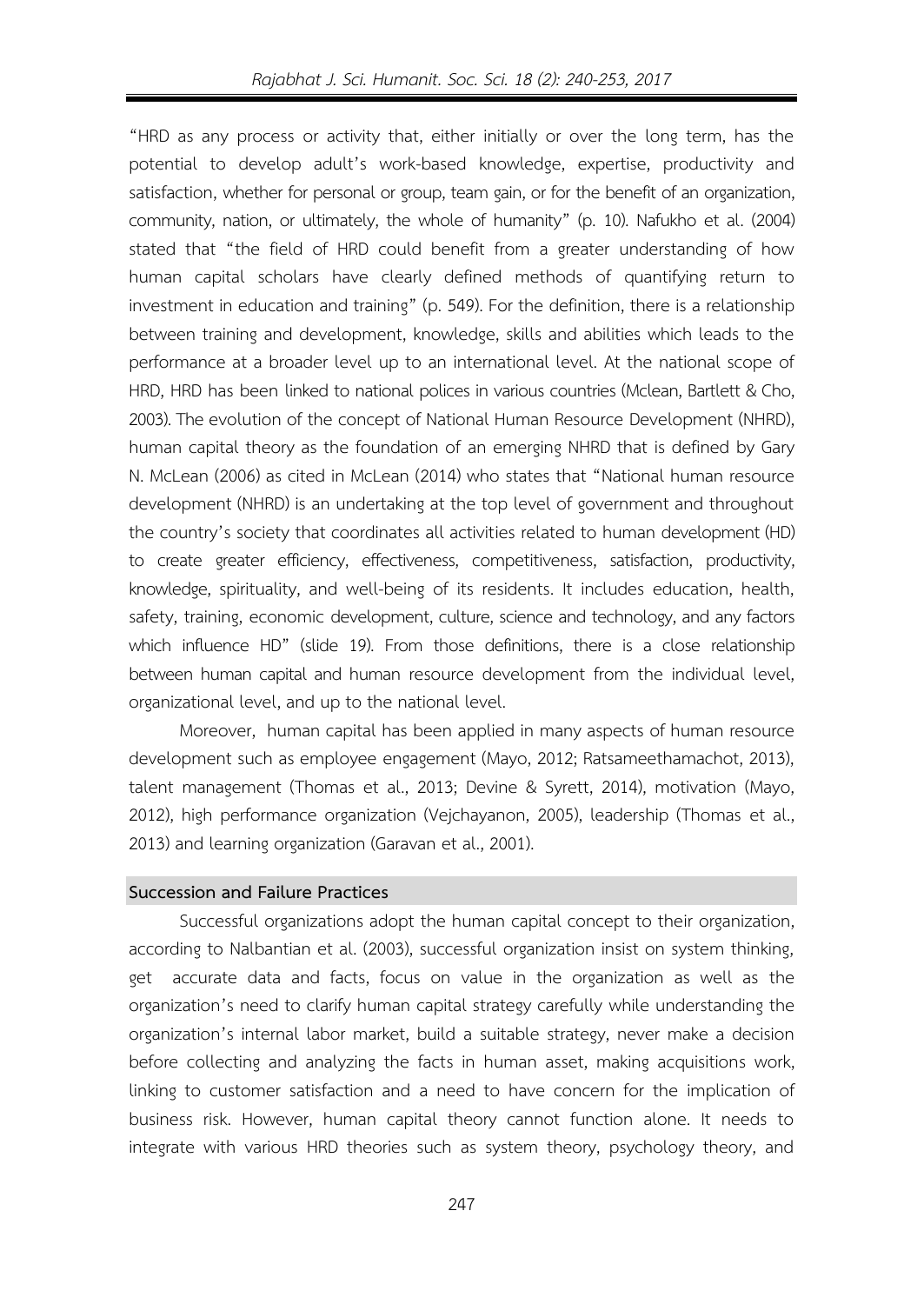other economics theory such as scare resource theory and sustainable resource theory (Swanson, 1999). In addition, Brymer et al. (2012) argued that human capital needs to be applied together with the concept of knowledge management because there is a dynamics interrelationship between knowledge and behavior in cognition human capital. However Hitt et al. (2001) advances the idea that human capital theory needs to cooperate with resource-based theory in order to contribute a positive result to organizational performance. There are also other theories, such as absorptive capacity theory, which address this same topic (Debrulle & Maes, 2014). However Brymer et al. (2012) stated that "Cognitive human capital is present at both the individual and collective levels. In the context of an organizational resource, cognitive human capital includes the thoughts, schemas, heuristics, dispositions, and knowledge structures that, when bundled with resource and/or driven by strategic framing, produce actions and bring value to the organization" (p. 121). There is no surprise then that human capital needs to be utilized and operated with other theories and concepts in order to fully maximize the utility of human asset. For failure practices, even the human capital theory is widely accepted in the HRD field. However, in the complex world, there are uncertainties raised in business. This research found that many organizations failed in adapting human capital theory because of the lack of accuracy and uncertainty of measurement (William, 1979). From this point, training as a source of accumulating human capital in order to gain knowledge and expertise and an exact human capital's measurement from training and employee absorptive capacity is still in question as to whether trained employees could transfer what they have been trained to use in their work.

Moreover, ROI is a good measurement. But ROI sometimes is a dilemma to the organization (Phillip, 2005). He said that "when the human capital has been applied, the management, team usually anxiously awaits only to be appointed when they are not readily available. For an ROI process to be useful, it must balance many issues such as feasibility, simplicity, credibility, and reliability" (Philip, 2005). In order to fully maximize human capital accumulation, a firm needs to be concerned about absorptive capacity, training transfer, and employee motivation. One of the greatest concerns for the HR profession is when the firm invests in human capital and such employees become a knowledge-worker or talented. Firms then should have a succession plan to retain high performance employees (talent) within firm as it is costly to the organization if talent leaves. Organizations need to have a plan to engage talent as well as attracting new talent because of the expenditure to invest in human capital can lead to a huge budget annually. However, knowledge, skills, and expertise as well as the ability of employees need to be updated continuously otherwise outmodedness,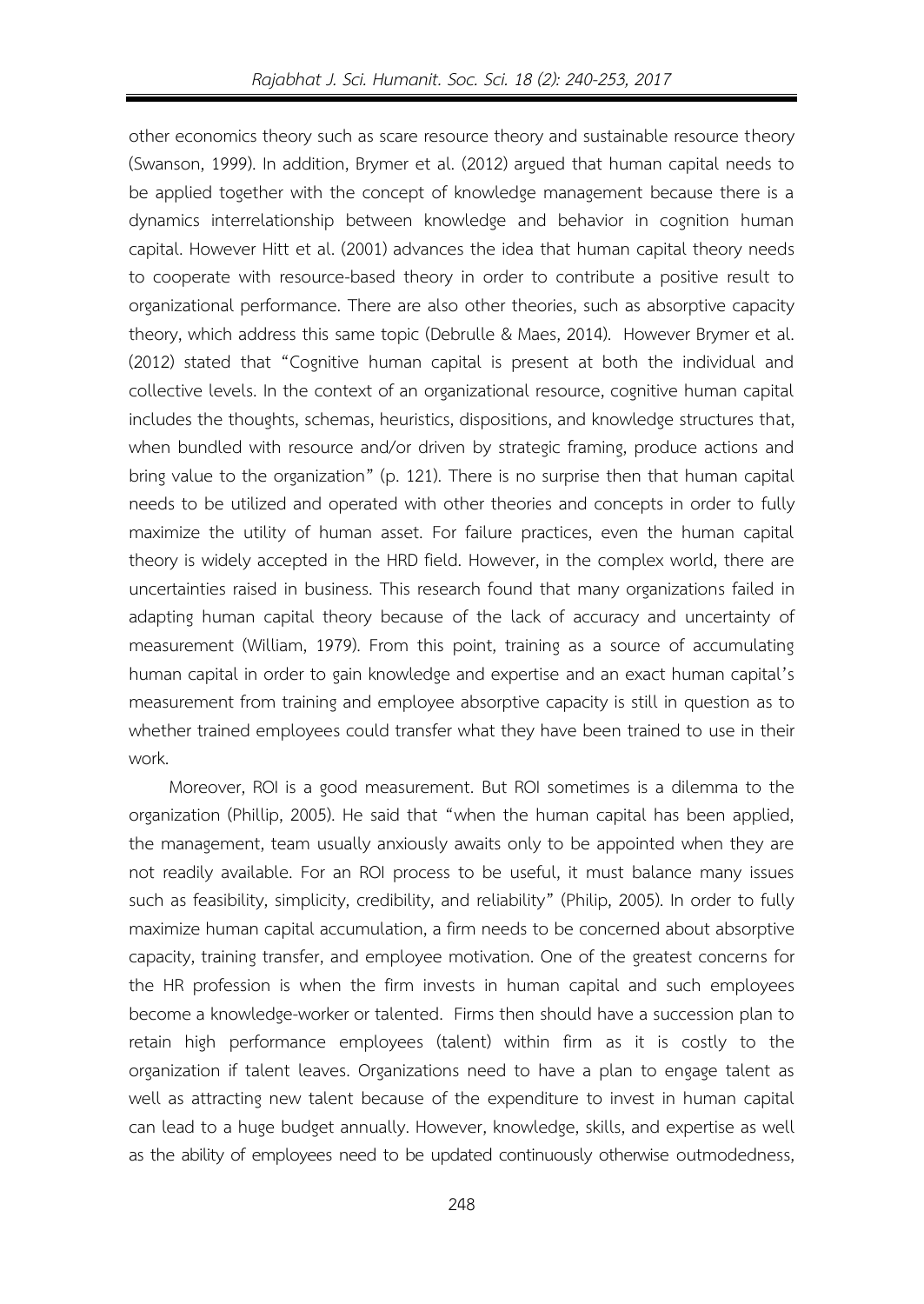erosion, or turnover may happen. Training and development are also necessary and unavoidable (Garavan et al., 2001). Other failures applied human capital is linking and aligning between human capital and performance, according to Guest (1997) who said that the question raised that can truly organization increase effectiveness by investing in human capital? Or can we trust ROI? And if human capital is best practice, why is it that some organizations lack human capital process and yet are successful in their business? And to answer those questions Guest (1997) said that "these are some empirical questions to be investigated. A simple answer would be that such firms may be successful now, but the possibility of sustaining their success is perhaps reduced by the degree of their failure to implement the human capital concepts" (p. 266). The failure to apply Human Capital in an organization is to not take seriously the consideration in measurement and problems.

#### **The Future of Human Capital**

The concept of human capital has been of wide interest among scholars. Moreover, the study of human capital has increased over time. Phillip (2005) categorized human capital as a subset of intellectual capital. For knowledge-based organizations, intangible assets are often greater than tangible asset. Vejchayanon (2005) argued that, overall, organization capital is a part of total capital which was classified as finance capital and intellectual capital. Intellectual capital consisted of organizational capital, relationship capital and human capital. Furthermore, Kaplan & Norton (1992) suggested that intellectual capital consists of three linked components which are customers, internal business process, learning, and growth. Zula & Chermack (2007) advanced the concept among human capital theory, human resource, and the human resource scorecard to human capital planning as a key to strategic success and "is used to identify the human capital needs of goals and objectives tied to the business strategy" (p. 255). In addition, it is necessary to advance the human capital concept in broader perspectives. The term "Human capital resource" has been promoted by a study of Ployhart et al. (2014) as the reason to close the gap and to advance the field of human resource development because human capital focused only at the individual level rather than at a unit and organizational level where human capital resource can act at a broader level (Schultz, 1961; Backer, 1964; Coff & Kryscynski, 2011; Ployhart et al., 2014). Nyberg et al. (in press) found that "Across studies, researchers differed widely with respect to how they conceptualized the level (firm, group, individual), content (skills, education, health), theoretical framework (resources, KSAOs), and relationships with outcomes (e.g., value-creating) of human capital resource. Each conceptualization may be reasonable within a study, but the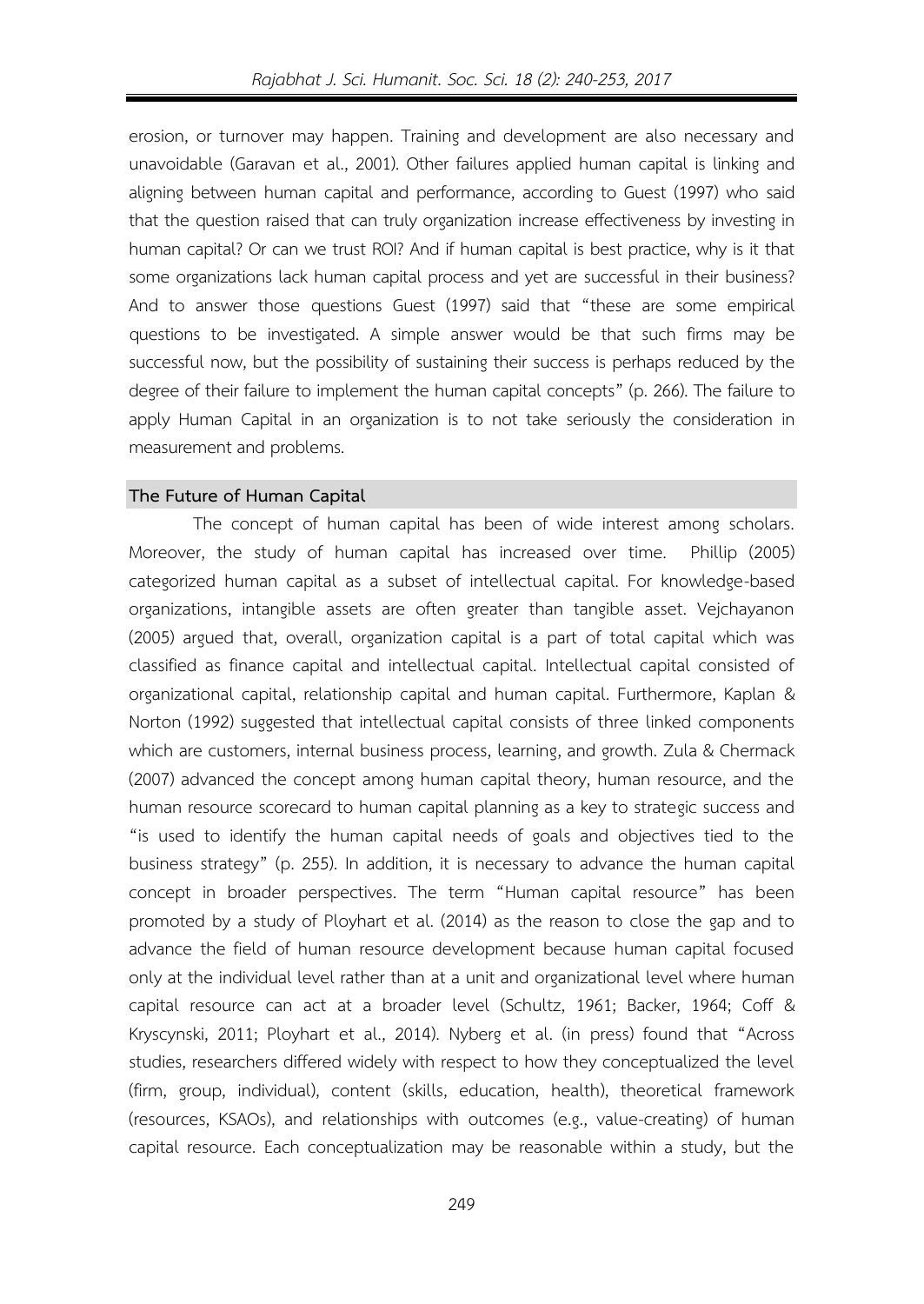inconsistencies across studies that attempts to build a broader and more holistic science around human capital resource" (p. 374).

The problem with human capital is 1) communication, and 2) specific only at an individual level which does not contribute at the organizational level (Nyberg et al, 2014). So, human capital needs to be used as a subset of human capital resource (Ployhart et al., 2014). Human capital resource focuseson multi-level structures of the organization with broader perspectives in order to gain a more competitive advantage and align with the strategy of the organization. Human capital resource is seen as an individual asset (KSAOs) from the individual to the organizational level, human capital resource is distinguished at three levels which are structure, function, and unit level (Ployhart et al., 2014). Investing in human capital is not only for formal training but also for informal training as well as learning. Another implication is a shift of training program in human capital. Each employee needs to responsible to gain a general training such as general education, training and expertise by themselves. Organization provides only a specific training in order to work with the organization, but general training such as English proficiency, administrative works, labor law and regulation, or typing skills etc., employees need to gained by themselves (McConnell et al., 2009). By this concept, a firm will choose to use a specific training - "is training that can be used only in the particular firm that provides that training" (p. 113). So the current employee point of view, Garava et al. (2001) give interesting suggestions that "Individuals must focus on the wider dimensions of employability and not simply competencies. To focus on the competencies is insufficient to remain employable. Individual must also focus on developing networks, maintain technical excellence, perform continually above average team-working capabilities, display positive political behavior and manage their image successfully" (p.65).

The future research of human capital needs to be further examined. HRD professionals might examine, in depth, the relationship of human capital in other areas such as how human capital could enhance human resource development in particular sectors and how human capital could play a critical role to promote employee engagement. The role of HRD might be to do the research to determine performance and cost along with intangible asset that impact wage and income, productivity and growth with direct and indirect influences (Nafukho et al., 2004; Zula & Chermack, 2007) as well as to confirm the concept of human capital resource.

## **Conclusion**

The purpose of this article was to clarify human capital theory and show the alignment of HRD and human capital. This article provides a link to multiple theories of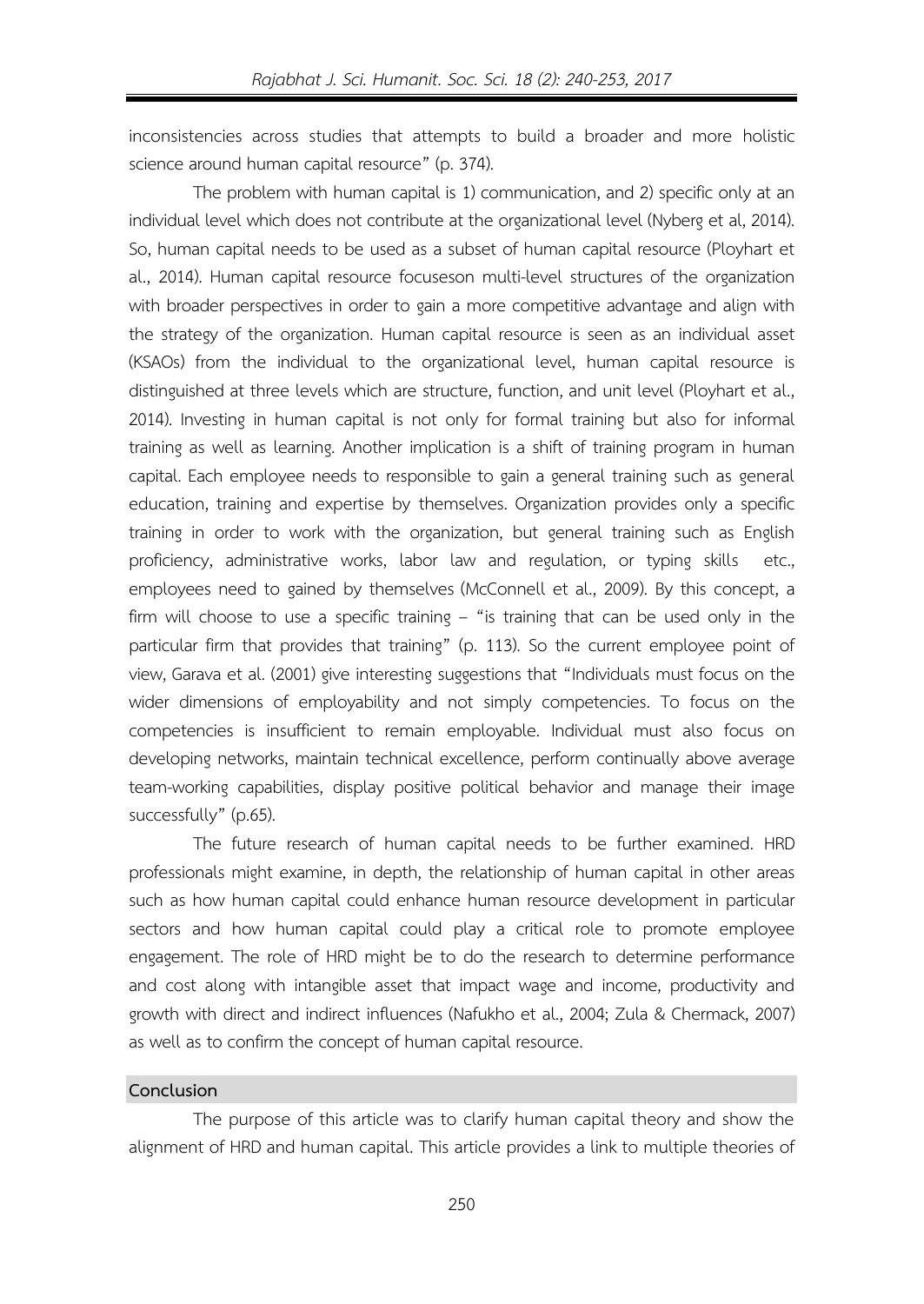HRD. Implications, current measurement, and succession and failure adaptation of human capital theory are also discussed. Organization and HRD professionals would benefit in utilizing the human resource as the most invaluable intangible asset in the organization by investing in human capital in the appropriate ways in order to survive in the complex world. The challenge to apply human capital is also needed to have a further examination and study. Indeed, the organization must adapt the human capital concept in different ways according to the context of the organization, culture, and country in order to gain the true value of the human capital theory or even human capital resource concept.

#### **References**

Aguinis, H. *Performance Management*. New Jersey: Prentice Hall; 2013.

- Armstrong M. *Armstrong's Handbook of Performance Management: An Evidence-Based Guide to Delivering High Performance*. Pennsylvania: Kogan Page; 2009.
- Arthur JB. The link between business strategy and industrial relations systems in American steel minimills, *Industrial and Labor Relations Review*. 1992; 45: 488-506.
- Becker SG. Human capital: A theoretical and empirical analysis, *Journal of Political Economy*, 1964. 70(5): 9-42.
- Blair MM. *An Economic Perspective on the Notion of Human Capital.* The Oxford Handbook of Human Capital. Oxford: Oxford University Press; 2012.
- Brymer RA, Hitt MA, Schijven M. *Cognition and Human Capital: The Dynamic Interrelationship between Knowledge and Behavior.* The oxford handbook of human capital. Oxford: Oxford University Press; 2012.
- Conference Board. *Valuing Human Capital: The Risks and Opportunities of Humancapital Measurement and Reporting*. Research Report #1316-02-RR. In Stiles P, Kulvisaechana S. 2003. Human capital and performance: A literature review. Judge Institute of Management, University of Cambridge; 2002.
- Davenport TO. *Human Capital: What It Is and Why People Invest It*. New York: Jossey-Bass; 1999.
- David P, Lopez J. Knowledge, capabilities and human capital formation in economic growth. Treasure Working Paper 01/13. In Nafukho FM, Hairston N, Brooks K. (2004). Human capital theory: Implications for human resource development, *Human Resource Development International*. 2001; 7(4): 545-551.
- Debrulle J, Maes J. Start-up absorptive capacity: Does he owner's human and social capital matter. *International Small Business Journal*. 2014; 32(7): 777-801.
- Delaney JT, Huselid MA. The impact on human resource management practices on perceptions of organizational performance, *Academy of Management Journal*, 1996; 39: 949-969.
- Devine M, Syrett M. *Managing Talent: Recruiting and Getting the Most from Talented People*. London: Profile Books; 2014.
- Epstein E, Freund WC. *People and Productivity: The New York Stock Exchange Guide to Financial Incentives and the Quality of Work Life.* New York: Irwin; 1894.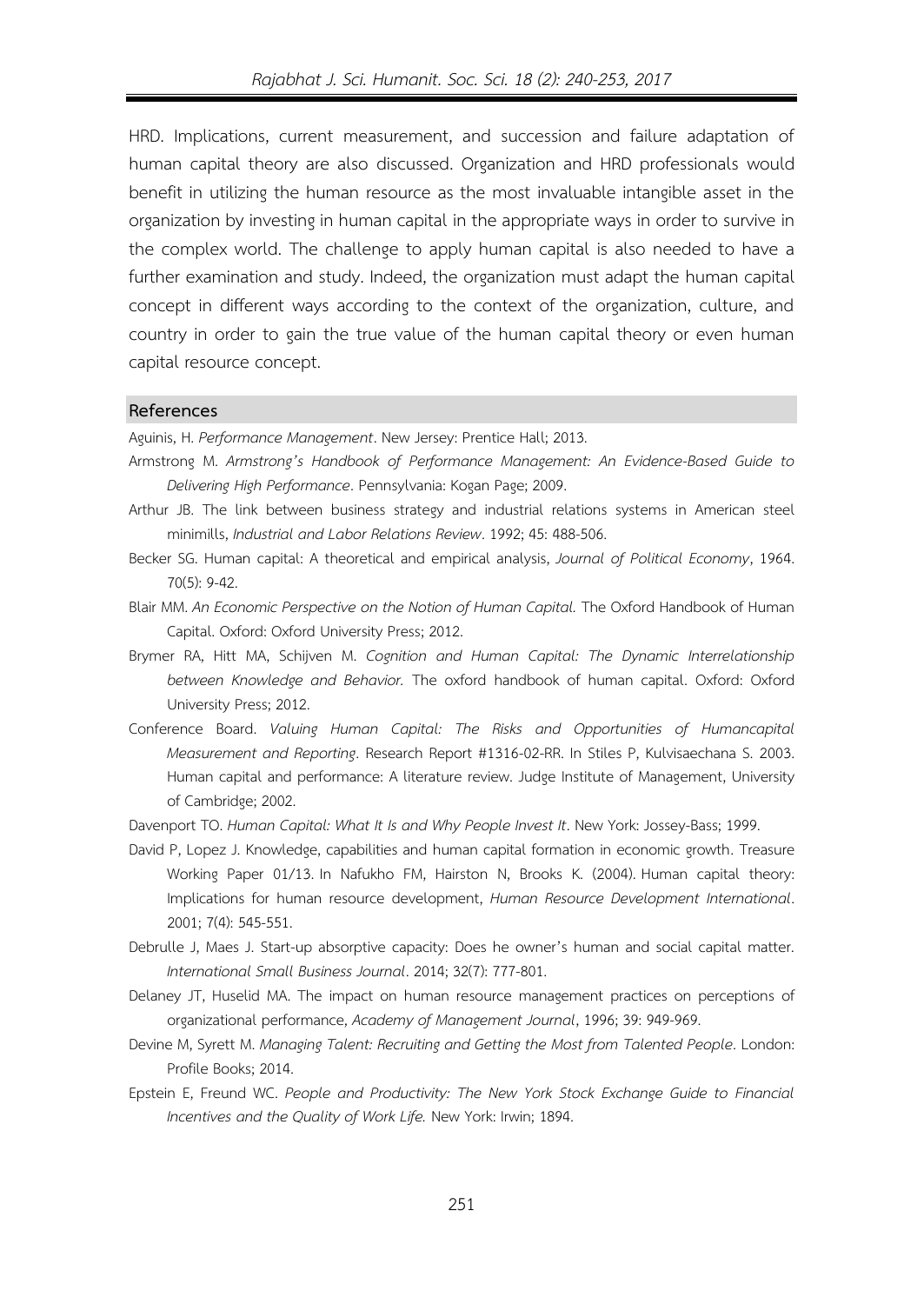- Fitz-enz J. The ROI human capital: measuring the economics value of employee performance, New York: american management association. In Nafukho FM, Hairston N, Brooks K. (2004). Human capital theory: Implications for human resource development. *Human Resource Development International*, 2002; 7(4): 545-551.
- Garavan TN, Morley M, Gunnigle P. et al. Human capital accumulation: The role of human resource development, *Journal of European Industrial Training*. 2001; 25(2): 48-68.
- Guest DE. Human resource management and performance: A review and research agenda, *International Journal of Human Resource Management*. 1997; 8: 265-276.
- Hitt MA, Bierman L, Shimizu K. et al. Direct and moderating effects of human capital on strategy and performance in professional service firms: Aresource-based perspective, *Academy of Management Journal*. 2001; 44(1): 13-28.
- Huselid M. The impact of human resource management practices on turnover, productivity and corporate financial performance, *Academy of management Journal*. 1995; 38: 635-670.
- Itami H. *Mobilizing Invisible Asset*. Boston: HBS Press; 1987.
- Kaplan RS, Norton DP. The balanced scorecard measures that drives performance, *Harvard Business Review*. 1992; 70(1): 71-19.
- Mac Duffie JP. Human resource bundles and manufacturing performance: Flexible production systems in the world auto industry, *Industrial Relations and Labor Review*, 1995; 48: 197-221.

Mayo A. *Human Resource or Human Capital*. Vermont: Gower; 2012.

- McConnell CR, Brue SL, Macpherson DA. *Contemporary labor economics*. New York: McGrew-Hill. ; 2009. McLean GN. Human Capital Theories and Practices: Gaining a Competitive Advantage Through National
	- HRD. Presentation at Social Sciences and Humanities Faculty, Mahidol University, Salaya, Thailand. In Russ-Eft D, Watkins KE, Marsick J, McLea GN. 2014. What do the next 25 years hold for HRD research in areas of our interest?, *Human Resource Development Quarterly*. 2006; 25(1): 5-27.
- McLean GN, Bartlett RK, Cho E. HRD as national policy: Republic of Korea and New Zealand, *Pacific Asian Education*, 2003; 15(1): 41-59.
- McLean GN, McLean L. If we can't define HRD in one country, how can we define it in international context?, *Human Resource Development International*. 2001; 4(3): 313-326.
- Nafukho FM, Hairston N, Brooks K. Human capital theory: Implications for human resource development, *Human Resource Development International*. 2004; 7(4): 545-551.
- Nalbantian HR, Guzzo RA, Kieffer D. et al. *Play to Your Strengths: Managing Your Internal Labor Markets for Lasting Competitive Advantage*. New York: McGraw-Hill; 2003.

Pfeffer J. *Competitive Advantage Through People*. Boston: HBS Press; 1994.

Phillips J.J. *Investing in Your Company's Human Capital: Strategies to Avoid Spending Too Little or Too Much*. New York: Amacom; 2005.

Pigou A. *A Study in Public Finance*. London: Macmillan; 1928.

- Ployhart RE, Moliterno TP. Emergence of the human capital resource: A multilevel model, *Academy of Management Review*. 2011; 36: 127-150.
- Ployhart RE, Nyberg AJ, Reilly G. et al. Human capital is dead; long live human capital resource. *Journal of Management*. 2014; 40(2): 371-398

Ratsameethamachot S. *Employee Engagement in Practice*. Bangkok: Tawanok Press; 2013.

Schultz TW. Investment in human capital, *The American Economic Review*. 1961; 1: 1-17.

Smith A. *An Inquiry Into the Nature And Causes of The Wealth of Nations*. New York: Modern Library; 1937.